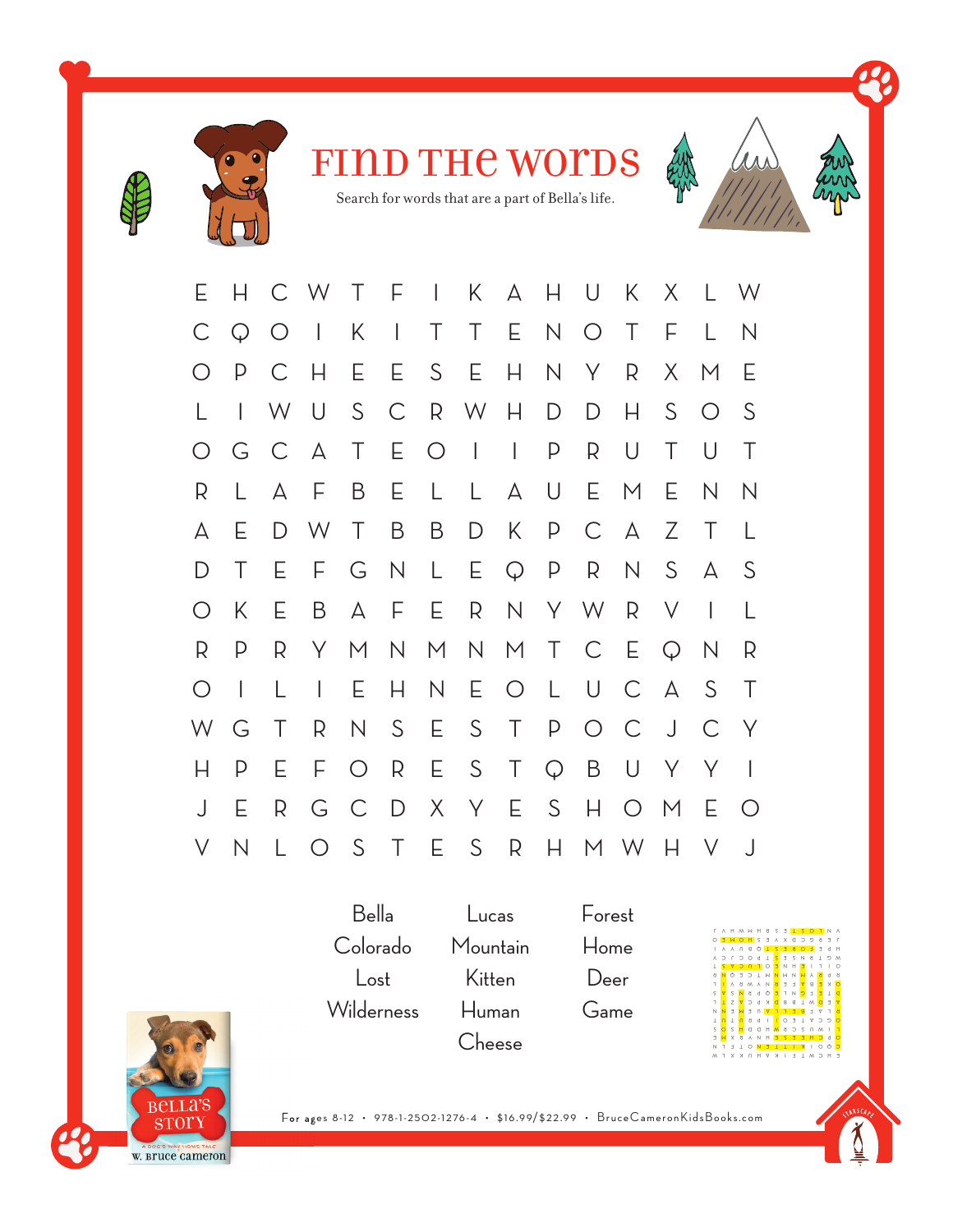## A Dog's Way Home

Help Bella Find Her Way Home to Lucas!